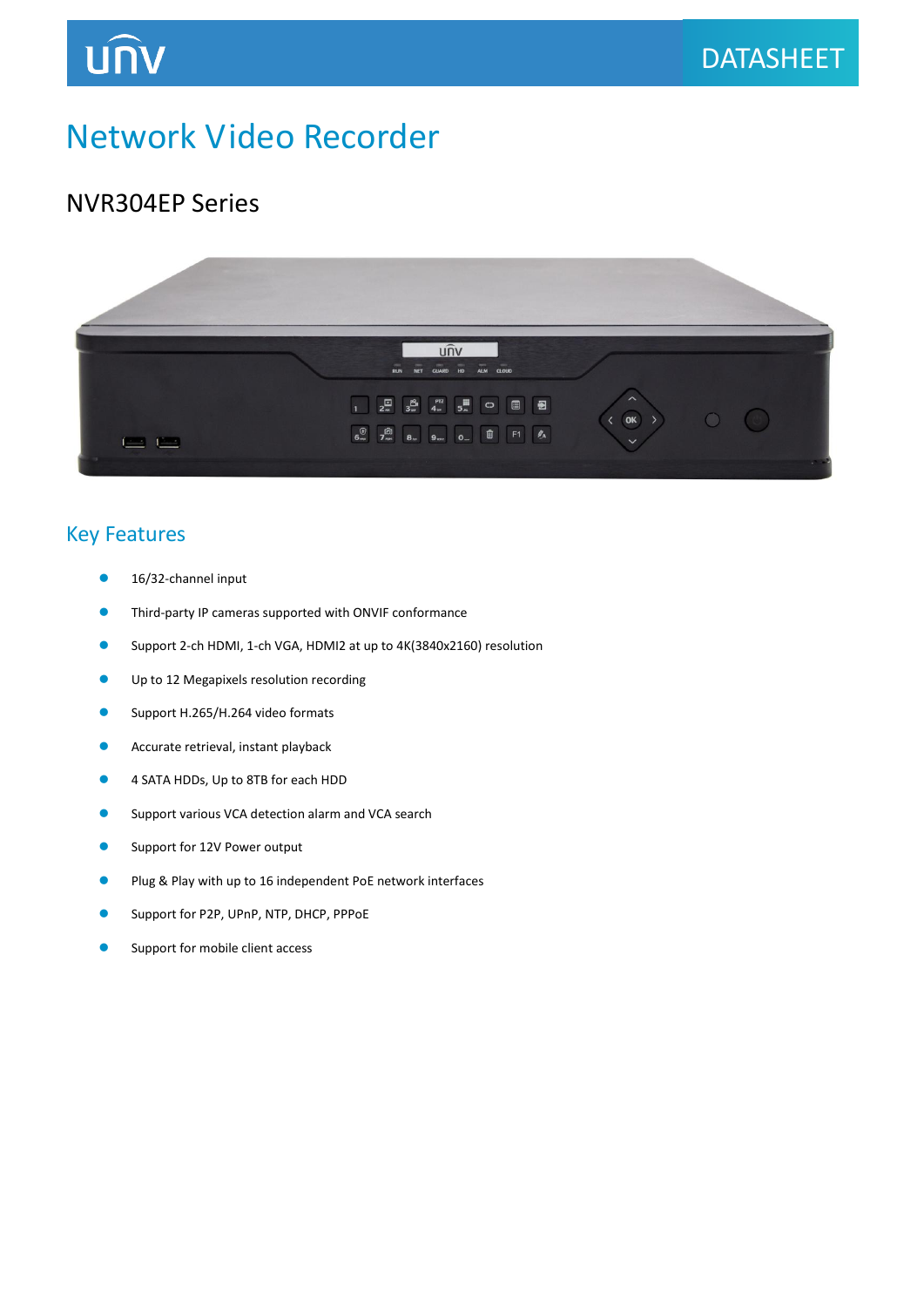## Specifications

|                                      | NVR304-16EP                                                                                                                                                                                                                                                                            | NVR304-32EP |  |
|--------------------------------------|----------------------------------------------------------------------------------------------------------------------------------------------------------------------------------------------------------------------------------------------------------------------------------------|-------------|--|
| Video/Audio Input                    |                                                                                                                                                                                                                                                                                        |             |  |
| IP Video input                       | $16$ -ch                                                                                                                                                                                                                                                                               | $32$ -ch    |  |
| Two-way Audio input                  | 1-ch, RCA                                                                                                                                                                                                                                                                              |             |  |
| <b>Network</b>                       |                                                                                                                                                                                                                                                                                        |             |  |
| Incoming bandwidth                   | 160Mbps                                                                                                                                                                                                                                                                                | 320Mbps     |  |
| Outgoing bandwidth                   | 320Mbps                                                                                                                                                                                                                                                                                |             |  |
| Remote connection                    | 128                                                                                                                                                                                                                                                                                    |             |  |
| Video/Audio Output                   |                                                                                                                                                                                                                                                                                        |             |  |
| HDMI/VGA output                      | HDMI1/VGA:<br>1920x1080p /60Hz, 1920x1080p /50Hz, 1600x1200 /60Hz, 1280x1024 /60Hz, 1280x720 /60Hz, 1024x768<br>/60Hz<br>HDMI2:<br>4K (3840x2160) /60Hz, 4K (3840x2160) /30Hz, 1920x1080p /60Hz, 1920x1080p /50Hz, 1600x1200 /60Hz,<br>1280x1024 /60Hz, 1280x720 /60Hz, 1024x768 /60Hz |             |  |
| Audio Output                         | 1-ch, RCA                                                                                                                                                                                                                                                                              |             |  |
| <b>Recording Resolution</b>          | 12MP/8MP/6MP/5MP/4MP/3MP/1080p/960p/720p/D1/2CIF/CIF                                                                                                                                                                                                                                   |             |  |
| Synchronous Playback                 | $16$ -ch                                                                                                                                                                                                                                                                               |             |  |
| <b>Decoding</b>                      |                                                                                                                                                                                                                                                                                        |             |  |
| Compression                          | H.265/H.264                                                                                                                                                                                                                                                                            |             |  |
| Live view/ Playback                  | 12MP/8MP/6MP/5MP/4MP/3MP/1080p/960p/720p/D1/2CIF/CIF                                                                                                                                                                                                                                   |             |  |
| Capability                           | 4 x 12MP@20, 4 x 4K@30, 8 x 4MP@20, 16 x 1080p@25, 32 x 720p@25                                                                                                                                                                                                                        |             |  |
| <b>Hard Disk</b>                     |                                                                                                                                                                                                                                                                                        |             |  |
| SATA                                 | 4 SATA interfaces                                                                                                                                                                                                                                                                      |             |  |
| Capacity                             | up to 8TB for each HDD                                                                                                                                                                                                                                                                 |             |  |
| <b>External Interface</b>            |                                                                                                                                                                                                                                                                                        |             |  |
| Network Interface                    | 1 RJ-45 10M/100M/1000M self-adaptive Ethernet Interface                                                                                                                                                                                                                                |             |  |
| <b>Network Function</b>              | HTTP, HTTPS, UPNP, RTSP, RTP, SMTP, NTP, DHCP, DNS, IP Filter, PPPoE, DDNS, FTP, IP Server, P2P                                                                                                                                                                                        |             |  |
| Serial Interface                     | 1 x RS-485                                                                                                                                                                                                                                                                             |             |  |
| USB Interface                        | Front panel: 2 x USB2.0<br>Rear panel: 1 x USB3.0                                                                                                                                                                                                                                      |             |  |
| Alarm In                             | $16$ -ch                                                                                                                                                                                                                                                                               |             |  |
| Alarm Out                            | 4-ch                                                                                                                                                                                                                                                                                   |             |  |
| Power Output                         | 12 VDC                                                                                                                                                                                                                                                                                 |             |  |
| PoE                                  |                                                                                                                                                                                                                                                                                        |             |  |
| Interface                            | 16 independent 100 Mbps PoE network interfaces                                                                                                                                                                                                                                         |             |  |
| <b>Supported Standard</b>            | <b>IEEE 802.3at</b>                                                                                                                                                                                                                                                                    |             |  |
| General                              |                                                                                                                                                                                                                                                                                        |             |  |
| Power Supply                         | 100 ~ 240 VAC                                                                                                                                                                                                                                                                          |             |  |
| Consumption (without<br>HDD and PoE) | $\leq 20$ W                                                                                                                                                                                                                                                                            |             |  |
| PoE                                  | Max 30W for single port<br>Max 200W in total (12.5W for each)                                                                                                                                                                                                                          |             |  |
| <b>Working Temperature</b>           | $-10^{\circ}$ C ~ + 55°C ( +14°F ~ +131°F)                                                                                                                                                                                                                                             |             |  |